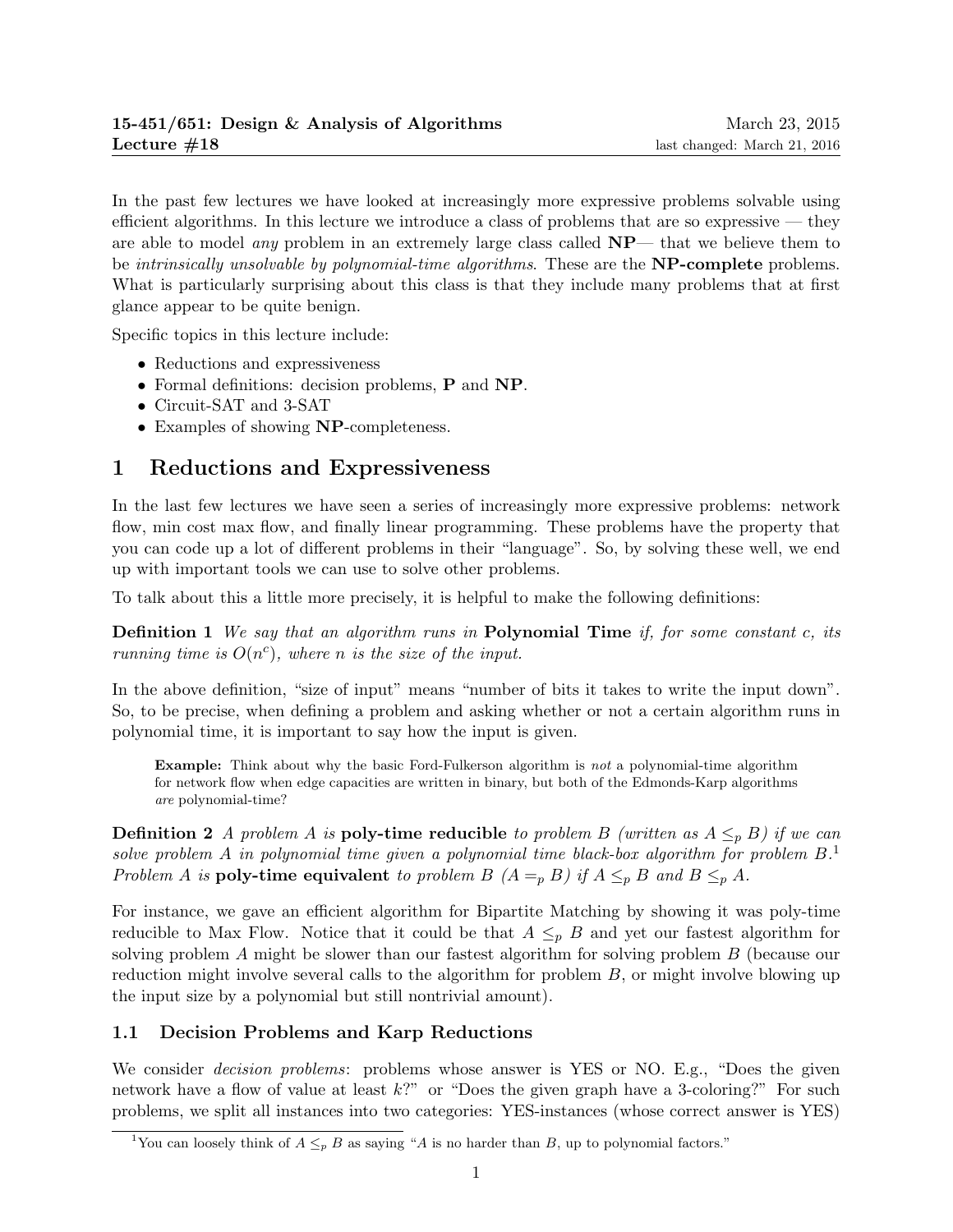and NO-instances (whose correct answer is NO). We put any ill-formed instances into the NO category.

In this lecture, we seek reductions (called *Karp reductions*) that are of a special form:

Many-one reduction (a.k.a. Karp reduction) from problem A to problem  $B$ : To reduce problem A to problem B we want a function f that maps arbitrary instances of A to instances of  $B$  such that:

- 1. if x is a YES-instance of A then  $f(x)$  is a YES-instance of B.
- 2. if x is a NO-instance of A then  $f(x)$  is a NO-instance of B.
- 3. f can be computed in polynomial time.

So, if we had an algorithm for  $B$ , and a function  $f$  with the above properties, we could using it to solve A on any instance x by running it on  $f(x)$ . <sup>2</sup>

## 2 Definitions: P, NP, and NP-Completeness

We can now define the complexity classes  $P$  and  $NP$ . These are both classes of decision problems.

**Definition 3 P** is the set of decision problems solvable in polynomial time.

E.g., the decision version of the network flow problem: "Given a network  $G$  and a flow value  $k$ , does there exist a flow  $\geq k$ ?" belongs to **P**.

But there are other problems we don't know how to efficiently solve. Some of these problems may be really uncomputable (like the HALTING PROBLEM that you probably saw in 15-251). Others, like the TRAVELING SALESMAN PROBLEM, have algorithms that run in  $2^{O(n)}$  time. Yet others, like FACTORING, have algorithms that run in  $2^{O(n^{1/3})}$  time. How to refine the landscape of these problems, to make sense of it all?

Here's one way. Many of the problems we would like to solve have the property that if someone handed us a solution, we could at least check if the solution was correct. For instance the TRAVEL-ING SALESMAN PROBLEM asks: "Given a weighted graph  $G$  and an integer  $k$ , does  $G$  have a tour that visits all the vertices and has total length at most k?" We may not know how to find such a tour quickly, but if someone gave such a tour to us, we could easily check if it satisfied the desired conditions (visited all the vertices and had total length at most  $k$ ). Similarly, for the 3-COLORING problem: "Given a graph  $G$ , can vertices be assigned colors red, blue, and green so that no two neighbors have the same color?" we don't know of any polynomial-time algorithms for solving the problem but we could easily check a proposed solution if someone gave one to us. The class of problems of this type — namely, if the answer is YES, then there exists a polynomial-length proof that can be checked in polynomial time  $-$  is called NP.

**Definition 4 NP** is the set of decision problems that have polynomial-time verifiers. Specificially, problem Q is in  $\mathbf{NP}$  if there is a polynomial-time algorithm  $V(I, X)$  such that:

- If I is a YES-instance, then there exists X such that  $V(I, X) = YES$ .
- If I is a NO-instance, then for all X,  $V(I, X) = NO$ .

<sup>&</sup>lt;sup>2</sup>Why Karp reductions? Why not reductions that, e.g., map YES-instances of A to NO-instances of B? Or solve two instances of B and use that answer to solve an instance of A? Two reasons. Firstly, Karp reductions give a stronger result. Secondly, using general reductions (called Turing reductions) no longer allows us to differentiate between NP and co-NP, say; see Section 8 for a discussion.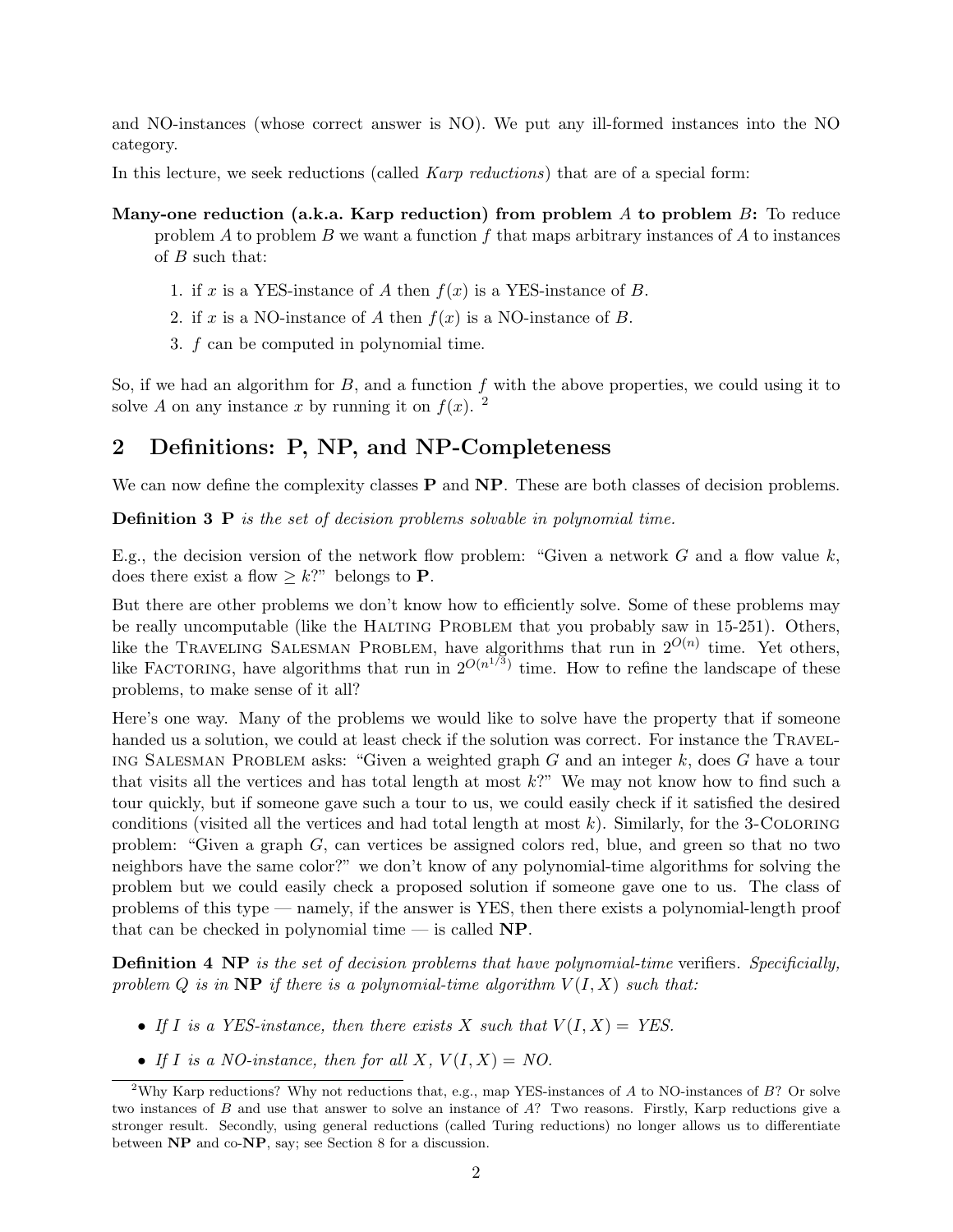Furthermore, X should have length polynomial in size of  $I$  (since we are really only giving V time polynomial in the size of the instance, not the combined size of the instance and solution).

The second input  $X$  to the verifier  $V$  is often called a *witness*. E.g., for 3-coloring, the witness that an answer is YES is the coloring. For factoring, the witness that  $N$  has a factor between 2 and  $k$ is a factor. For the TRAVELING SALESMAN PROBLEM: "Given a weighted graph  $G$  and an integer k, does G have a tour that visits all the vertices and has total length at most  $k$ ?" the witness is the tour. All these problems belong to  $NP$ . Of course, any problem in P is also in  $NP$ , since V could just ignore X and directly solve I. So,  $P \subseteq NP$ .

A huge open question in complexity theory is whether  $P = NP$ . It would be quite strange if they were equal since that would mean that any problem for which a solution can be easily *verified* also has the property that a solution can be easily *found*. So most people believe  $P \neq NP$ . But, it's very hard to prove that a fast algorithm for something does not exist. So, it's still an open problem.

Loosely speaking, **NP**-complete problems are the "hardest" problems in **NP**, if you can solve them in polynomial time then you can solve any other problem in NP in polynomial time. Formally,

#### Definition 5 (NP-complete) Problem Q is NP-complete if:

- 1. Q is in NP, and
- 2. For any other problem  $Q'$  in  $\mathbf{NP}, Q' \leq_p Q$ .

So if  $Q$  is NP-complete and you could solve  $Q$  in polynomial time, you could solve any problem in NP in polynomial time. If Q just satisfies part (2) of Definition 5, then it's called NP-hard.

### 3 Circuit-SAT and 3-SAT

The definition of NP-completeness would be useless if there were no NP-complete problems. Thankfully that is not the case. Let's consider now what would be a problem so expressive that if we could solve it, we could solve any problem in  $\bf NP$ . Moreover, we must define the problem so that it is in NP itself. Here is a natural candidate: CIRCUIT-SAT.

Definition 6 CIRCUIT-SAT: Given a circuit of NAND gates with a single output and no loops (some of the inputs may be hardwired). Question: is there a setting of the inputs that causes the circuit to output 1?

Theorem 7 CIRCUIT-SAT is NP-complete.

**Proof Sketch:** First of all, CIRCUIT-SAT is clearly in NP, since you can just guess the input and try it. To show it is NP-complete, we need to reduce any problem in NP to CIRCUIT-SAT. By definition, this problem has a verifier program V that given an instance I and a witness  $W$ correctly outputs YES/NO in  $b := p(|I|)$  time for a fixed polynomial  $p()$ . We can assume it only uses b bits of memory too. We now use the fact that one can construct a RAM with b bits of memory (including its stored program) and a standard instruction set using only  $O(b \log b)$  NAND gates and a clock. By unrolling this design for b levels, we can remove loops and create a circuit that simulates what  $V$  computes within  $b$  time steps. We then hardwire the inputs corresponding to I and feed this into our CIRCUIT-SAT solver.

We now have one NP-complete problem. And it looks complicated. However, now we will show that a much simpler-looking problem, 3-SAT has the property that CIRCUIT-SAT  $\leq_p 3$ -SAT.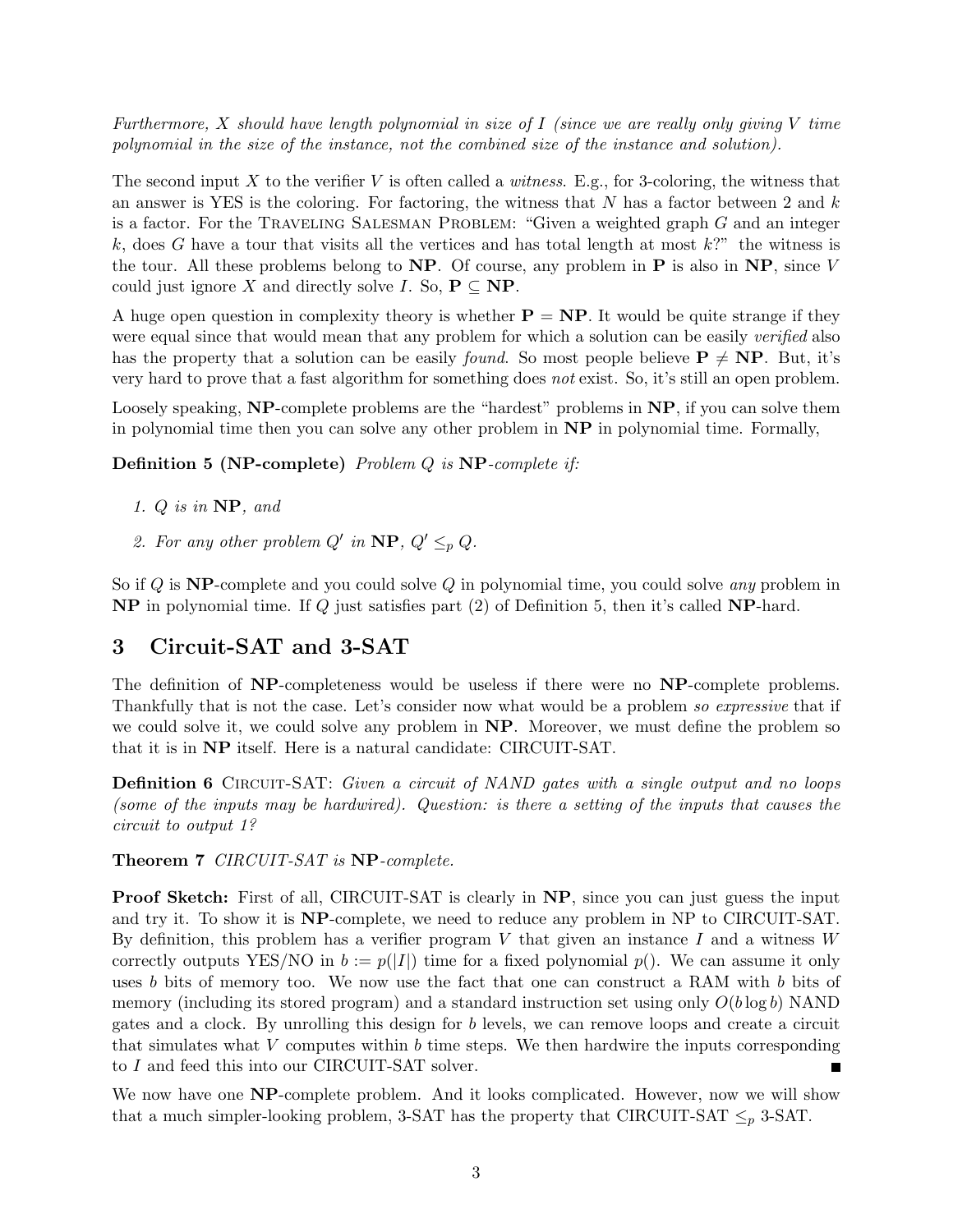**Definition 8** 3-SAT: Given: a CNF formula (AND of ORs) over n variables  $x_1, \ldots, x_n$ , where each clause has at most 3 variables in it. E.g.,  $(x_1 \vee x_2 \vee \overline{x}_3) \wedge (\overline{x}_2 \vee x_3) \wedge (x_1 \vee x_3) \wedge \ldots$  Goal: find an assignment to the variables that satisfies the formula if one exists.

**Theorem 9** CIRCUIT-SAT  $\leq_p$  3-SAT. Hence 3-SAT is NP-complete.

**Proof:** First of all, 3-SAT is clearly in NP, again you can guess the input and try it. Now, we give a Karp reduction from Circuit-SAT to it: i.e., a function f from instances C of CIRCUIT-SAT to instances of 3-SAT such that the formula  $f(C)$  produced is satisfiable iff the circuit C had an input x such that  $C(x) = 1$ . Moreover,  $f(C)$  should be computable in polynomial time, which among other things means we cannot blow up the size of  $C$  by more than a polynomial factor.

First of all, let's assume our input is given as a list of gates, where for each gate  $g_i$  we are told what its inputs are connected to. For example, such a list might look like:  $g_1 = \text{NAND}(x_1, x_3)$ ;  $g_2 = \text{NAND}(g_1, x_4); g_3 = \text{NAND}(x_1, 1); g_4 = \text{NAND}(g_1, g_2); \dots$  In addition we are told which gate  $g_m$  is the output of the circuit.

We will now compile this into an instance of 3-SAT as follows. We will make one variable for each input  $x_i$  of the circuit, and one for every gate  $g_i$ . We now write each NAND as a conjunction of 4 clauses. In particular, we just replace each statement of the form " $y_3 = \text{NAND}(y_1, y_2)$ " with:

| $(y_1 \text{ OR } y_2 \text{ OR } y_3)$                                       | $\leftarrow$ if $y_1 = 0$ and $y_2 = 0$ then we must have $y_3 = 1$ |
|-------------------------------------------------------------------------------|---------------------------------------------------------------------|
| AND $(y_1 \text{ OR } \overline{y}_2 \text{ OR } y_3)$                        | $\leftarrow$ if $y_1 = 0$ and $y_2 = 1$ then we must have $y_3 = 1$ |
| AND $(\overline{y}_1 \text{ OR } y_2 \text{ OR } y_3)$                        | $\leftarrow$ if $y_1 = 1$ and $y_2 = 0$ then we must have $y_3 = 1$ |
| AND $(\overline{y}_1 \text{ OR } \overline{y}_2 \text{ OR } \overline{y}_3).$ | $\leftarrow$ if $y_1 = 1$ and $y_2 = 1$ we must have $y_3 = 0$      |

Finally, we add the clause  $(g_m)$ , requiring the circuit to output 1. In other words, we are asking: is there an input to the circuit and a setting of all the gates such that the output of the circuit is equal to 1, and each gate is doing what it's supposed to? So, the 3-CNF formula produced is satisfiable if and only if the circuit has a setting of inputs that causes it to output 1. The size of the formula is linear in the size of the circuit. Moreover, the construction can be done in polynomial (actually, linear) time. So, if we had a polynomial-time algorithm to solve 3-SAT, then we could solve circuit-SAT in polynomial time too.

## 4 Search versus Decision

Technically, a polynomial-time algorithm for CIRCUIT-SAT or 3-SAT just tells us if a solution exists, but doesn't actually produce it. How could we use an algorithm that just answers the YES/NO question of CIRCUIT-SAT to actually find a satisfying assignment? If we can do this, then we can use it to actually find the coloring or find the tour, not just smugly tell us that there is one. The problem of actually finding a solution is often called the search version of the problem, as opposed to the decision version that just asks whether or not the solution exists. That is, we are asking: can we reduce the search version of the CIRCUIT-SAT to the decision version?

It turns out that in fact we can, by essentially performing binary search. In particular, once we know that a solution x exists, we want to ask: "how about a solution whose first bit is  $0$ ?" If, say, the answer to that is YES, then we will ask: "how about a solution whose first two bits are 00?" If, say, the answer to that is NO (so there must exist a solution whose first two bits are 01) we will then ask: "how about a solution whose first three bits are 010?" And so on. The key point is that we can do this using a black-box algorithm for the decision version of CIRCUIT-SAT as follows: we can just set the first few inputs of the circuit to whatever we want, and feed the resulting circuit to the algorithm. This way, using at most  $n$  calls to the decision algorithm, we can solve the search problem too.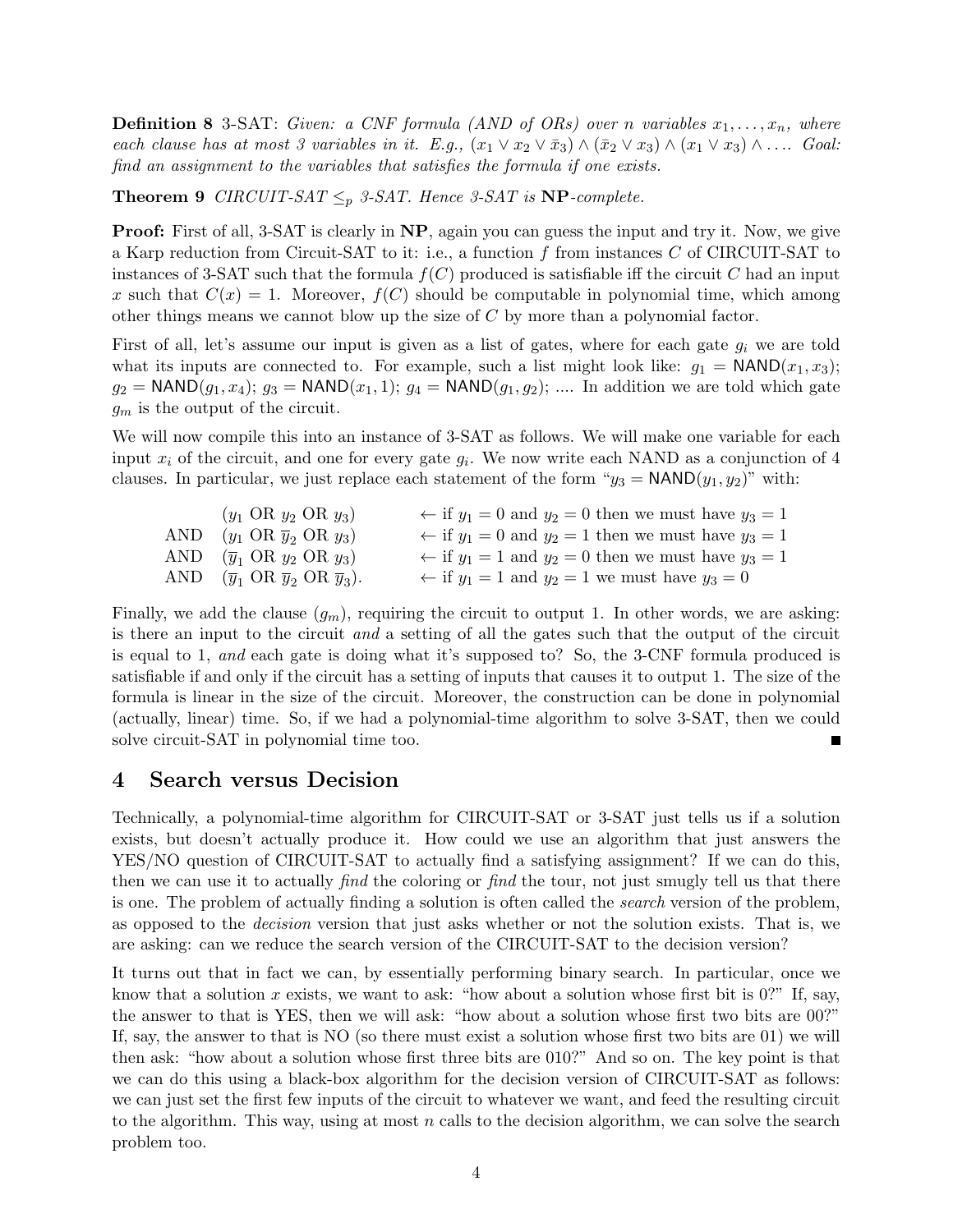## 5 On to Other Problems: CLIQUE

We now use the NP-completeness of 3-SAT to show that another problem, a natural graph problem called Clique is NP-complete.

Definition 10 CLIQUE: Given a graph G, find the largest clique (set of nodes such that all pairs in the set are neighbors). Decision problem: "Given G and integer k, does G contain a clique of  $size \geq k$ ?"

#### Theorem 11 CLIQUE is NP-Complete.

**Proof:** Note that CLIQUE is clearly in NP; the witness is the set of vertices that are all connected to each other via edges. Next, we reduce 3-SAT to Clique. Specifically, given a 3-CNF formula F of m clauses over n variables, we construct a graph as follows. First, for each clause c of F we create one node for every assignment to variables in c that satisfies c. E.g., say we have:

$$
F = (x_1 \vee x_2 \vee \overline{x}_4) \wedge (\overline{x}_3 \vee x_4) \wedge (\overline{x}_2 \vee \overline{x}_3) \wedge \dots
$$

Then in this case we would create nodes like this:

$$
(x_1 = 0, x_2 = 0, x_4 = 0) \quad (x_3 = 0, x_4 = 0) \quad (x_2 = 0, x_3 = 0) \quad \dots
$$
  
\n
$$
(x_1 = 0, x_2 = 1, x_4 = 0) \quad (x_3 = 0, x_4 = 1) \quad (x_2 = 0, x_3 = 1)
$$
  
\n
$$
(x_1 = 0, x_2 = 1, x_4 = 1) \quad (x_3 = 1, x_4 = 1) \quad (x_2 = 1, x_3 = 0)
$$
  
\n
$$
(x_1 = 1, x_2 = 0, x_4 = 1)
$$
  
\n
$$
(x_1 = 1, x_2 = 1, x_4 = 0)
$$
  
\n
$$
(x_1 = 1, x_2 = 1, x_4 = 1)
$$

We then put an edge between two nodes if the partial assignments are consistent. Notice that the maximum possible clique size is  $m$  because there are no edges between any two nodes that correspond to the same clause c. We claim that the maximum size is m if and only if the original formula has a satisfying assignment.

Suppose the 3-SAT problem *does* have a satisfying assignment, then in fact there is an m-clique (just pick some satisfying assignment and take the  $m$  nodes consistent with that assignment).

For the other direction, we can either show that if there *isn't* a satisfying assignment to F then the maximum clique in the graph has size  $\lt m$ , or argue the contrapositive and show that if there is a m-clique in the graph, then there is a satisfying assignment for the formula. Specifically, if the graph has an  $m$ -clique, then this clique must contain one node per clause  $c$ . So, just read off the assignment given in the nodes of the clique: this by construction will satisfy all the clauses. So, we have shown this graph has a clique of size  $m$  iff  $F$  was satisfiable.

Finally, to complete the proof, we note that our reduction is polynomial time since the graph produced has total size at most quadratic in the size of the formula  $F( O(m)$  nodes,  $O(m^2)$  edges). Therefore CLIQUE is **NP**-complete.

#### 5.1 Independent Set and Vertex Cover

Now that we know that Clique is NP-complete, we can use that to show other problems are NP-complete.

An Independent Set in a graph is a set of nodes no two of which have an edge. E.g., in a 7-cycle, the largest independent set has size 3, and in the graph coloring problem, the set of nodes colored red is an independent set. The INDEPENDENT SET problem is: given a graph  $G$  and an integer  $k$ , does G have an independent set of size  $\geq k$ ?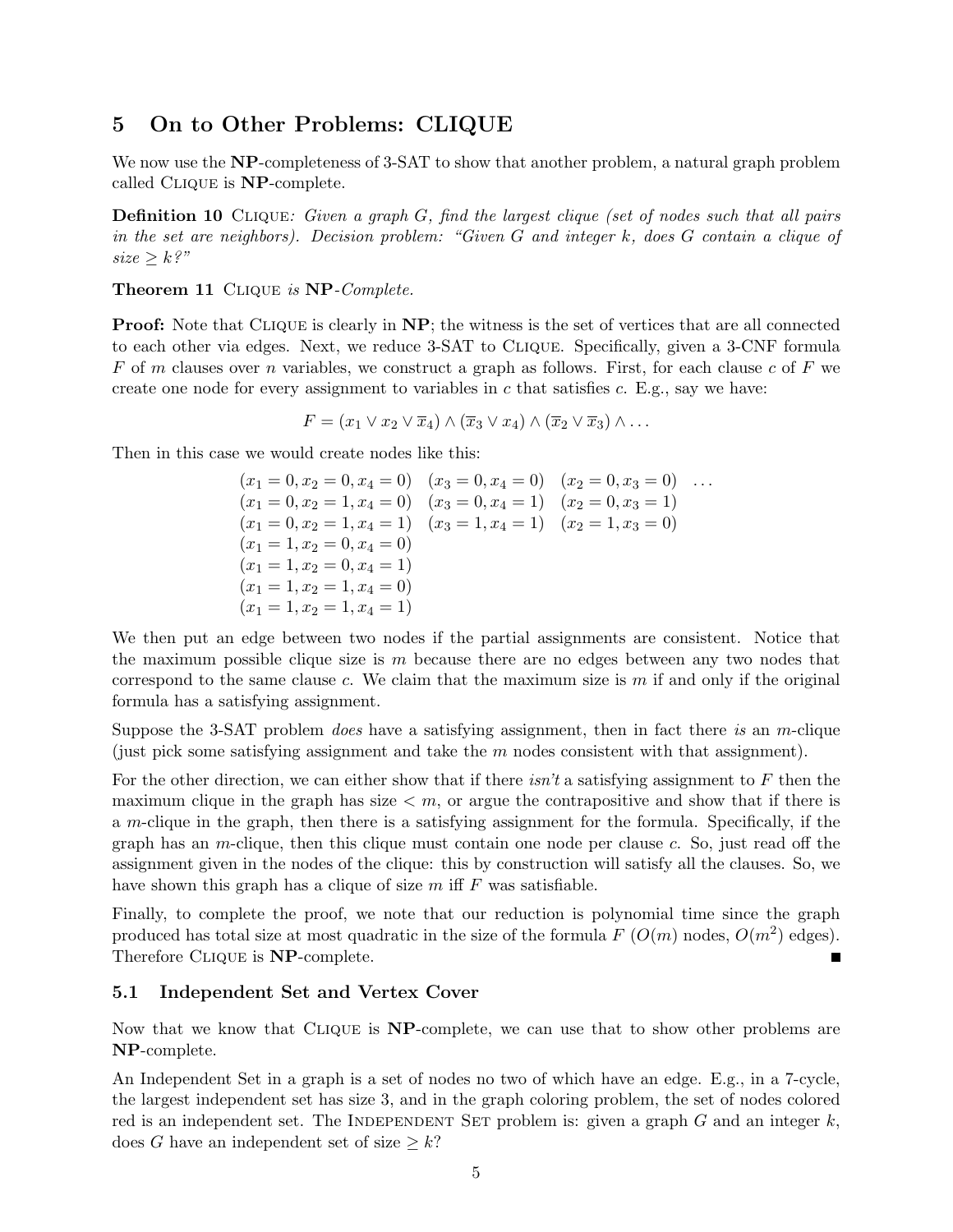#### Theorem 12 INDEPENDENT SET is NP-complete.

**Proof:** We reduce from CLIQUE. Given an instance  $(G, k)$  of the CLIQUE problem, we output the instance  $(H, k)$  of the INDEPENDENT SET problem where H is the complement of G. That is, H has edge  $(u, v)$  iff G does not have edge  $(u, v)$ . Then H has an independent set of size k iff G has a k-clique.

A vertex cover in a graph is a set of nodes such that every edge is incident to at least one of them. For instance, if the graph represents rooms and corridors in a museum, then a vertex cover is a set of rooms we can put security guards in such that every corridor is observed by at least one guard. In this case we want the smallest cover possible. The VERTEX COVER problem is: given a graph G and an integer k, does G have a vertex cover of size  $\leq k$ ?

Theorem 13 VERTEX COVER is NP-complete.

**Proof:** If C is a vertex cover in a graph G with vertex set V, then  $V - C$  is an independent set. Also if S is an independent set, then  $V-S$  is a vertex cover. So, the reduction from INDEPENDENT SET to VERTEX COVER is very simple: given an instance  $(G, k)$  for INDEPENDENT SET, produce the instance  $(G, n - k)$  for VERTEX COVER, where  $n = |V|$ . In other words, to solve the question "is there an independent set of size at least  $k$ " just solve the question "is there a vertex cover of size  $\leq n - k$ ?" So, VERTEX COVER is **NP**-Complete too.

## 6 Summary: Proving NP-completeness in 2 Easy Steps

If you want to prove that problem Q is NP-complete, you need to do two things:

- 1. Show that Q is in NP.
- 2. Choose some NP-hard problem  $P$  to reduce from. This problem could be 3-SAT or CLIQUE or Independent Set or Vertex Cover or any of the zillions of NP-hard problems known. Most of the time in this course we will suggest a problem to reduce from (but you can choose another one if you like). In the real world you will have to figure out this problem P yourself.

Now you want to reduce from P to Q. In other words, given any instance I of P, show how to transform it into an instance  $f(I)$  of  $Q$ , such that

*I* is a YES-instance of  $P \iff f(I)$  is a YES-instance of Q.

Note the " $\iff$ " in the middle—you need to show both directions. You also need to show that the mapping  $f(.)$  can be done in polynomial time (and hence  $f(I)$  has size polynomial in the size of the original instance  $I$ ).

A common mistake is reducing from the problem Q to the hard problem P. Think about what this means. It means you can model your problem as a hard problem. Just because you can model the problem of adding two numbers as a linear program or as 3-SAT does not make addition complicated. You want to reduce the hard problem  $P$  to your problem  $Q$ , this shows  $Q$  is "at least as hard" as P.

# 7 Bonus: A Non-Trivial Proof of Membership in  $NP^*$

Most of the time the proofs of a problem belonging to  $NP$  are trivial: you can use the solution as the witness X. Here's a non-trivial example that we alluded to in lecture, a proof that Primes is in NP. Recall that PRIMES is the decision problem: given a number  $N$ , is it prime? To show this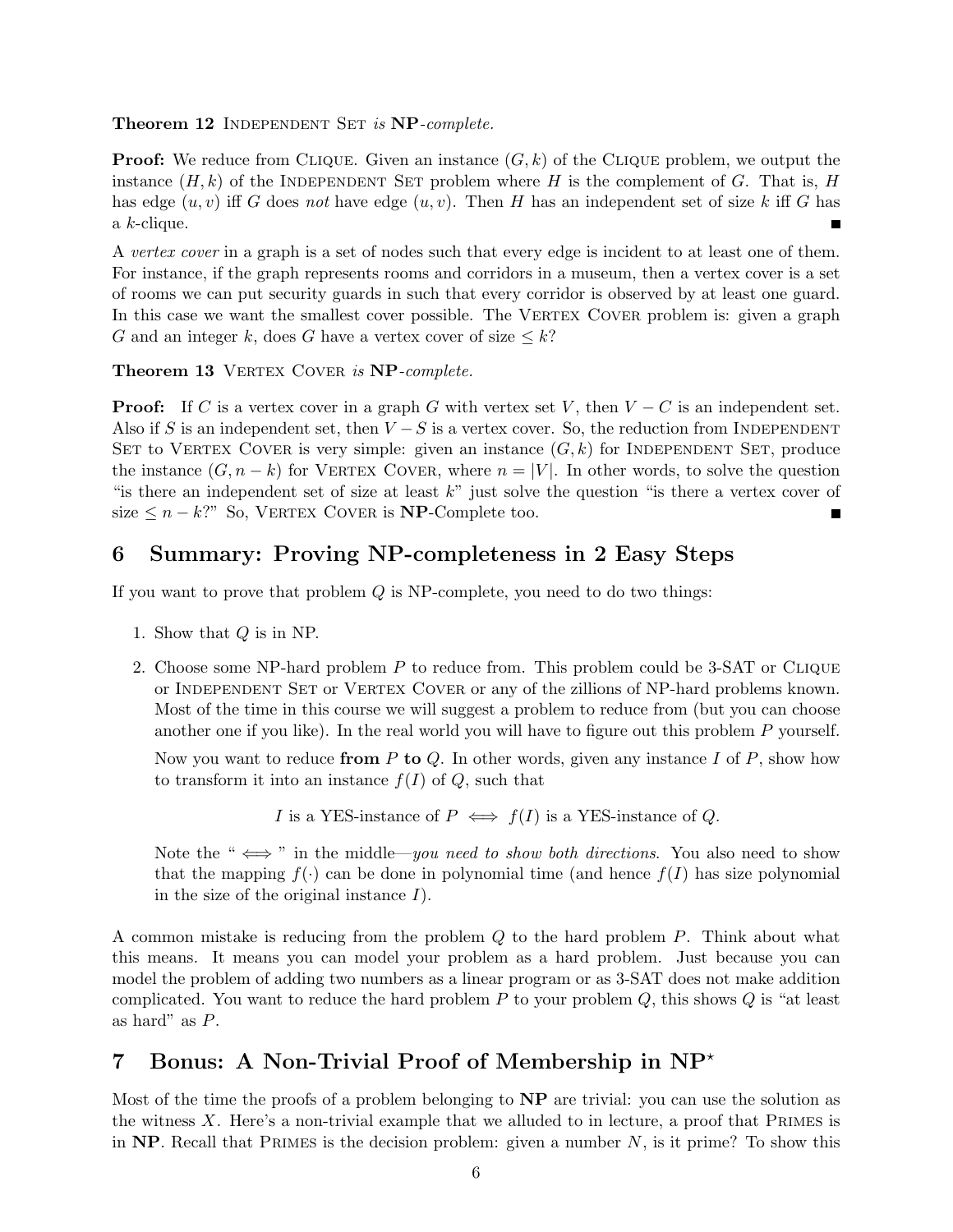is in NP, we need to show a poly-time verifier algorithm  $V(N, X)$  that N is a prime if and only if there exists a short witness  $X$  which will make the verifier say YES.

Today we know that Primes is in P, so we could just use that algorithm as a verifier. In fact we could use the fact that testing primality has a randomized algorithm with one-sided error to also show that Primes is in NP. But those result are somewhat advanced, can we use something simpler?

Here is a proof due to Vaughan  $Prat^3$  from 1975 that uses basic number theory. He uses the following theorem of  $\acute{E}$ douard Lucas<sup>4</sup> which we present without proof:

**Theorem 14** A number p is a prime if and only if there exists some  $g \in \{0, 1, \ldots, p-1\}$  such that

 $g^{p-1} \equiv 1 \mod p$  and  $g^{(p-1)/q} \not\equiv 1 \mod p$  for all primes  $q|(p-1)$ .

Great. So if N was indeed a prime, the witness could be this number g corresponding to N that Lucas promises. We could check for that  $g$  to the appropriate powers was either equivalent to 1 or not. (By repeating squaring we can compute those powers in time  $O(\log N)$ .)

Hmm, we need to check the condition for all primes q that divide  $N-1$ . No problem: we can write down the prime factorization of  $N-1$  as part of the witness. It can say:  $N-1 = q_1 \cdot q_2 \cdot \ldots \cdot q_k$ . Note that there are at most  $\log_2(N-1)$  many distinct primes in this list (since each of them is at least 2), and each of them takes  $O(\log N)$  bits to write down. And what about their primality? This is the clever part: we recursively write down witnesses for their primality. (The base case is 3 or smaller, then we stop.)

How long is this witness? Let's just look at the number of numbers we write down, each number will be  $O(\log N)$  bits.

Note we wrote down g, and then k numbers  $q_i$ . That's a total of  $k+1$  numbers. And then we recurse. Say each  $q_i$  required  $c(\log_2 q_i) - 2$  numbers to write down a witness of primality. Then we need to ensure that

$$
(k+1) + \sum_{i=1}^{k} (c \log_2 q_i - 3) \leq c \log_2 N - 3
$$

But  $\sum_{i}^{k} \log_2 q_i = \log_2(N-1)$ . So we get that the LHS is  $(k+1) + c \log_2(N-1) - 3k = c \log_2(N-1)$ 1) − 2k + 1. And finally, we use the fact that  $N-1$  cannot be prime if N is (except for  $N=3$ ), so  $k \geq 2$  and thus  $c \log_2(N-1) - 2k + 1 \leq c \log_2 N - 3$ . Finally, looking at the base case shows that  $c > 4$  suffices.

To summarize, the witness used at most  $O(\log N)$  numbers, each of  $O(\log N)$  bits. This completes the proof that Primes is in NP.

## 8 Bonus: Co-NP<sup>\*</sup>

Just like we defined NP as the class of problems for which there were short proofs for YES-instances, we can define a class of problems for which there are short proofs/witnesses for NO-instances. Specifically,  $Q \in \mathbf{co-NP}$  if there exists a verifier  $V(I, X)$  such that:

<sup>3</sup>Computer Science Professor at Stanford. He was one of the inventors of the deterministic linear-time medianfinding algorithm, and also the Knuth-Morris-Pratt string matching algorithm. Also designed the logo for Sun Microsystems.

<sup>4</sup>French mathematician (1842-1891), worked on number theory, and on Fibonacci numbers and the Lucas numbers named after him. Apparently invented the Tower of Hanoi puzzle (or at least popularized it). Died when cut by a piece of glass from a broken plate at a banquet.